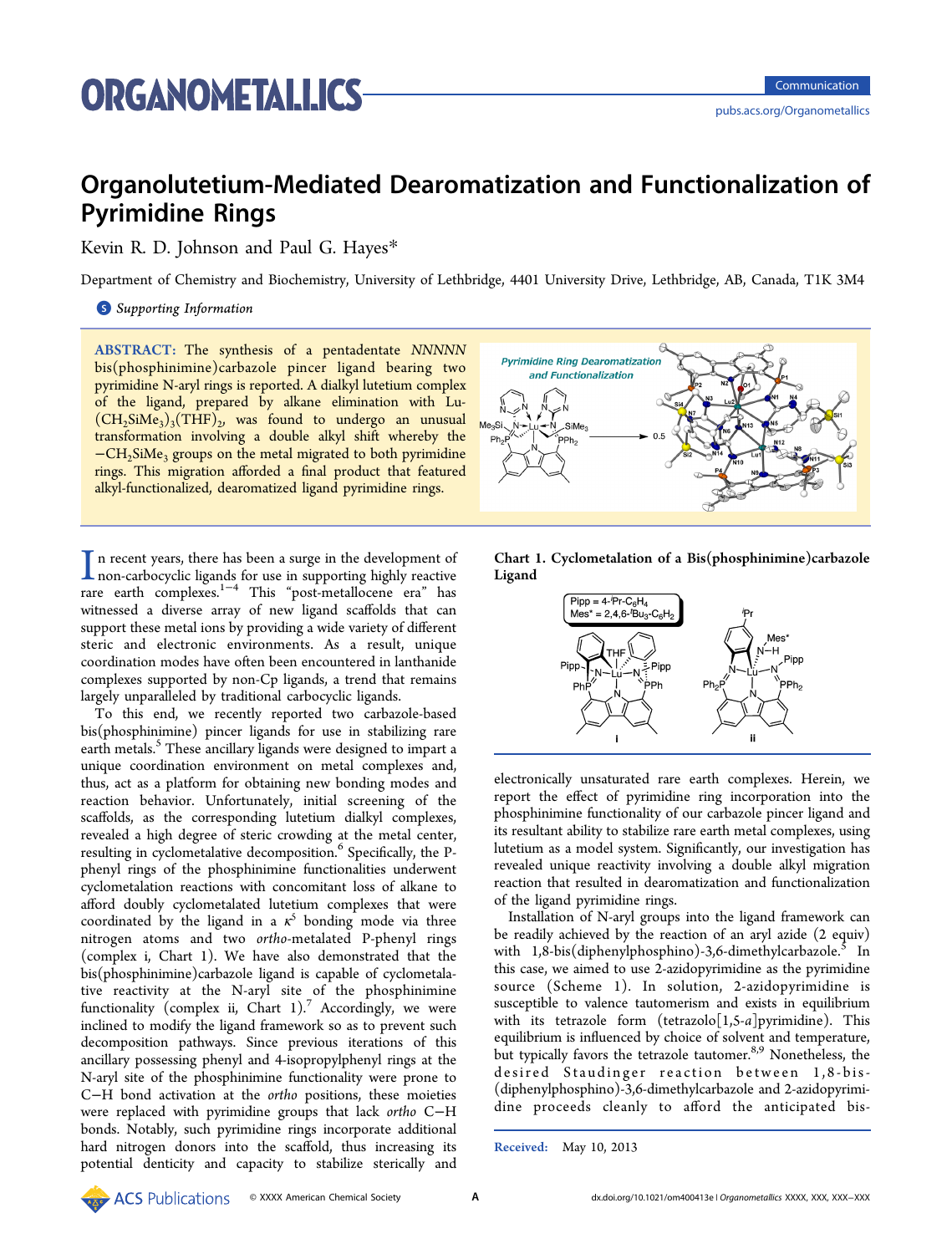# <span id="page-1-0"></span>Scheme 1. Synthesis of Pyrimidine-Substituted Bis(phosphinimine)carbazole Scaffold (1)



(phosphinimine) ligand (1) in excellent (97.3%) yield, although the rate of reaction is significantly slower than that observed for other aryl azides, such as phenyl azide or para-isopropylphenyl azide.<sup>[5](#page-3-0)</sup>

Proteo ligand 1 is  $C_{2v}$  symmetric on the NMR time scale and exhibits a sharp singlet at  $\delta$  18.5 (benzene- $d_6$ ) in its <sup>31</sup>P{<sup>1</sup>H} NMR spectrum. The  ${}^{1}H$  NMR spectrum of 1 (benzene- $d_6$ ) displays a single carbazole methyl resonance at  $\delta$  2.16, a broad NH peak at  $\delta$  12.2, and the expected aromatic signals. Diagnostically, the pyrimidine rings on 1 give rise to a triplet (2H) at  $\delta$  5.97 and a doublet (4H) at  $\delta$  8.02 corresponding to the para and meta protons, respectively.

In addition to characterization by multinuclear NMR spectroscopy, the ligand structure was unambiguously established by a single-crystal X-ray diffraction study. Proteo ligand 1 crystallized from a concentrated chloroform-d solution in the space group  $P2<sub>1</sub>/c$  with two solvent molecules. A rendering of molecule 1 is depicted in Figure 1 as a thermal ellipsoid plot. In the structure, one phosphinimine donor (N1) participates in a hydrogen bond interaction with the carbazole N−H (d(N···N)  $= 2.838(5)$  Å; however, the group lies substantially out of the dimethylcarbazole plane (N1−P1−C1−C12 torsion angle of 33.6(4)°). The other phosphinimine moiety (P2−N3) is



Figure 1. Thermal ellipsoid plot (50% probability) of HL (1) with hydrogen atoms (except H1) and two chloroform-d solvent molecules omitted for clarity. Selected bond distances (Å), angles (deg), and torsion angles (deg): P1−N1 = 1.597(3), P2−N3 = 1.592(3), N2···N1 = 2.838(5), N1−P1−C1 = 103.4(2), N3−P2−C8 = 114.7(2), N1−  $P1-C1-C12 = 33.6(4)$ , N3-P2-C8-C9 = 159.1(3).

rotated significantly away from the carbazole N−H (N3−P2− C8−C9 torsion angle of 159.1(3) $^{\circ}$ ). The phosphinimine P=N bond lengths in 1 (1.597(3) and 1.592(3) Å) are comparable to those found in related structures.<sup>5,7,10</sup>

In order to assess the ability o[f](#page-3-0) [bis\(](#page-3-0)phosphinimine) ligand 1 to support well-defined organolanthanide complexes, a dialkyl lutetium species was targeted. Proteo ligand 1 reacted readily with  $Lu(CH_2SiMe_3)_3(THF)_2$  to give the respective dialkyl lutetium complex via alkane elimination. When this reaction was monitored in situ on an NMR tube scale in toluene- $d_8$ , rapid formation of the desired dialkyl metal complex,  $(L)$ Lu $(CH_2SiMe_3)_2$  (2), one equivalent of SiMe<sub>4</sub>, and two equivalents of liberated THF were observed.

In contrast to previously reported bis(phosphinimine) carbazole ligands,<sup>5</sup> ligand 1 presents a chelation environment defined by one [ni](#page-3-0)trogen atom from each pyrimidine ring, in addition to the two phosphinimine donors and the carbazole nitrogen. As such, the alkane elimination reaction of  $Lu(CH_2SiMe_3)_{3}(THF)_{2}$  with 1 resulted in dialkyl lutetium complex  $(L)$ Lu $(CH_2SiMe_3)_2$   $(2)$ , whereby the ligand was bound  $\kappa^5$  to the metal center through five nitrogen atoms (Scheme 2). In complex 2, the presence of two extra nitrogen

Scheme 2. Synthesis of  $\kappa^5$  Dialkyl Lutetium Complex 2 and Reactivity via Double −CH<sub>2</sub>SiMe<sub>3</sub> Migration



donors provides enhanced electron donation to the metal center and, as a result, enhanced thermal stability. Compared to previously described lutetium dialkyl species of related bis(phosphinimine)carbazole ligands, which exhibited halflives on the order of only 20 min at ambient temperature, $5$ complex 2 can be left in solution (benzene- $d_6$ /THF) at ambie[nt](#page-3-0) temperature for over 5 h with only minimal signs of decomposition. Eventually, 2 does decompose to a single new product (vide infra), the process of which is rapidly accelerated at elevated temperature. Unfortunately, attempts to isolate 2 as an analytically pure solid were unsuccessful and always resulted in mixtures of 2 and its decomposition product. However, 2 can be quantitatively generated in situ at low temperature and used in this form to further investigate reactivity.

In the <sup>31</sup>P{<sup>1</sup>H} NMR spectrum (toluene- $d_8$ , 263.2 K), a downfield shift of the phosphinimine resonance was observed for  $(L)$ Lu $(CH_2SiMe_3)_2^{\text{}}$  (2) at  $\delta$  27.2. As expected, the <sup>1</sup>H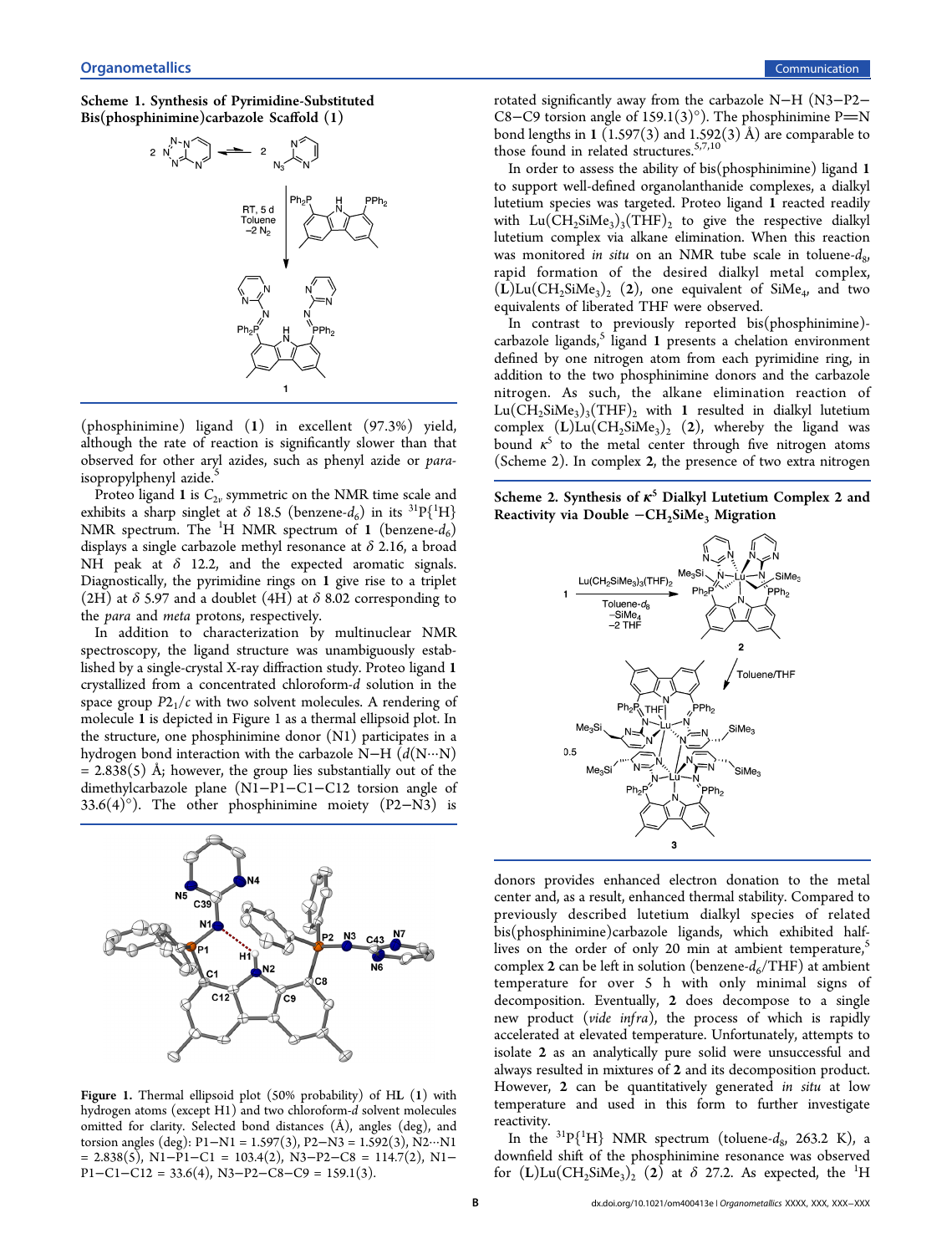NMR spectrum revealed diagnostic methylene ( $\delta$  -1.22) and trimethylsilyl signals ( $\delta$  –0.33) as sharp singlets, integrating to 4H and 18H, respectively. In the aromatic region of the spectrum, three separate signals corresponding to pyrimidine protons were observed at  $\delta$  8.28 (br m, 2H), 7.74 (m, 2H), and 6.08 (dd, 2H). Thus, it was concluded that both pyrimidine rings were bound to the lutetium center, affording a metal complex where the ancillary ligand was coordinated in the anticipated  $\kappa^5 N$  mode.

Gratifyingly, complex 2 does not suffer from intramolecular cyclometalation pathways previously reported for related bis(phosphinimine)carbazole lutetium complexes.<sup>6</sup> Interestingly, though, 2 undergoes an unusual double [a](#page-3-0)lkyl shift, whereby both of the alkyl groups on the metal migrate to the pyrimidine rings, resulting in a final product with trimethylsilylmethyl groups para to the nitrogen atom coordinated to lutetium. A result of the double alkyl migration reaction is dearomatization of the pyrimidine rings and, consequently, formation of a formal negative charge on the coordinated pyrimidinyl nitrogen atoms. The product of this alkyl transfer is an asymmetric bimetallic complex, 3, wherein the ligand is  $\kappa^5$ coordinated to lutetium through five nitrogen atoms (three anionic nitrogens and two neutral phosphinimine donors). To the best of our knowledge, this is the first example of dearomatization and alkyl group functionalization of pyrimidine rings by a rare earth metal.

Due to the complexity of the reaction product, and the broad, uninformative spectral features in its NMR spectra between  $-60$  and  $90$  °C, the structure of complex 3 was unambiguously ascertained by a single-crystal X-ray diffraction experiment. The solid-state structure of 3 is depicted in Figure 2 as a thermal ellipsoid plot. In the solid state, the complex was



Figure 2. Thermal ellipsoid plot (30% probability) of 3 with hydrogen atoms and P-phenyl rings (except for ipso carbons) omitted for clarity. Positionally disordered atoms are depicted as spheres of arbitrary radius. Selected bond distances (Å) and angles (deg): Lu2−N2 = 2.412(5), Lu2−N3 = 2.297(6), Lu2−N1 = 2.321(5), Lu2−N5 = 2.493(6), Lu2−N13 = 2.354(5), Lu2−N6 = 2.389(16), Lu1−N13 = 2.436(5), Lu1-N10 = 2.264(6), Lu1-N5 = 2.315(6), Lu1-N9 = 2.327(5), Lu1–N8 = 2.305(6), Lu1–N12 = 2.240(6), O1–Lu2 = 2.341(11), N13−Lu2−O1 = 170.2(4), N3−Lu2−N2 = 81.4(2), N2− Lu2−N1 =  $81.0(2)$ , N1−Lu2−N5 =  $56.4(2)$ , N5−Lu2−N6 =  $87.2(5)$ , N6−Lu2−N3 = 53.8(5), N12−Lu1−N5 = 129.0(2), N12−Lu1−N10  $= 105.1(2)$ , N12-Lu1-N9 = 118.1(2), N9-Lu1-N10 = 81.1(2), N10−Lu1−N5 = 110.7(2), N9−Lu1−N5 = 102.6(2), N8−Lu1−N13  $= 138.6(2)$ .

found to dimerize via bridging nitrogen atoms (N5 and N13) of the dearomatized pyrimidinyl rings. As each bridging pyrimidinyl nitrogen atom bears a negative charge, it can be viewed as formally bonding to one lutetium as an anionic ligand and the other metal center as a neutral Lewis base. Correspondingly, N5 exhibits short  $(2.315(6)$  Å) and long  $(2.493(6)$  Å) bonds to Lu1 and Lu2, respectively. Likewise, N13 is bonded to Lu1 and Lu2 by similar long and short interactions  $(2.436(5)$  and  $(2.354(5)$  Å), respectively). These contact distances suggest that the bimetallic complex is not held together by Lewis acid−base interactions, but rather by the anionic ligand-to-metal bonds.

In the complex, one lutetium center (Lu2) is sevencoordinate, while the other metal center (Lu1) is hexacoordinate. The geometry at Lu2 is best described as distorted pentagonal bipyramidal with five nitrogen atoms from one ligand subunit (N1, N2, N3, N5, and N6) occupying the equatorial plane (average N−Lu−N angle = 72.0°). The apical sites of the pentagonal bipyramid are defined by coordination of one molecule of THF (O1) and a bridging pyrimidine nitrogen atom (N13). At 170.2(4)°, the N13–Lu2–O1 angle approaches linearity. In contrast to Lu2, the molecular geometry at Lu1 is not easily assigned. Upon initial inspection, a distorted trigonal prismatic geometry with the trigonal faces defined by N9, N8, and N5 and N10, N12, and N13 was considered. The N−N−N bond angles measured on the N9, N8, and N5 trigonal face range from  $50.0(2)^\circ$  to  $65.6(2)^\circ$  and are in relatively good agreement with the expected value of 60°. However, the N−N−N bond angles measured on the N10, N12, and N13 trigonal face are largely distorted (ranging from  $38.4(2)$ ° to  $80.2(2)$ °), the result of which generates a trigonal prismatic geometry with significant twist. Perhaps a better description of the geometry at Lu1 is a bicapped tetrahedron, $<sup>11</sup>$ </sup> whereby the tetrahedron is defined by N5, N9, N10, and N1[2,](#page-3-0) with N8 and N13 serving as the capping atoms. The average tetrahedral angle at Lu1 was 107.8°, which is slightly less than the ideal value of 109.5°. Notably, a large angle of  $138.6(2)$ ° was measured between the capping atoms of the tetrahedron (N8−Lu1−N13), suggesting distortion from this geometry as well.

Alkyl migration involving rare earth metals has been previously documented in complexes containing different Nheterocyclic ligands. For example, a 1,3-alkyl migration was reported by Kiplinger et al. in lutetium alkyl complexes supported by 2,2′:6′,2″-terpyridine (terpy) and 4,4′,4″-tri-tertbutyl-2,2':6',2"-terpyridine ligands.<sup>12</sup> With the terpy-based scaffolds, migration was limited to [a](#page-3-0) single alkyl group, thus converting the neutral terpy ligand into a monoanionic ancillary; this ligand has since proven useful in supporting a wide range of organometallic lutetium complexes.<sup>13</sup> Likewise, alkyl migration was also documented in grou[p](#page-3-0) 3 benzyl complexes of a ferrocene diamide ligand coordinated to heterocycles such as isoquinoline, pyridine, and 2,2′-bipyridine.<sup>14,15</sup> Notably, in the systems involving pyridine and 2,2<sup>'</sup>bipyr[idine](#page-3-0), initial 1,3-alkyl transfer yielded the corresponding 1,2-dihydroheterocycle as the kinetic product. This was then followed by subsequent isomerization to the 1,4-dihydroheterocycle as the thermodynamic product. Comparable behavior involving pyridine and pyridine-based ligands has also been reported in rare earth hydride,<sup>4,16−22</sup> alkaline earth hydride,<sup>[23,24](#page-3-0)</sup> and transition metal complex[es](#page-3-0).<sup>[25](#page-3-0)−[27](#page-3-0)</sup>

With our ligand system, th[e](#page-3-0) fi[na](#page-3-0)l product of the double migration reaction, 3, possessed 4-trimethylsilylmethyl-1,4